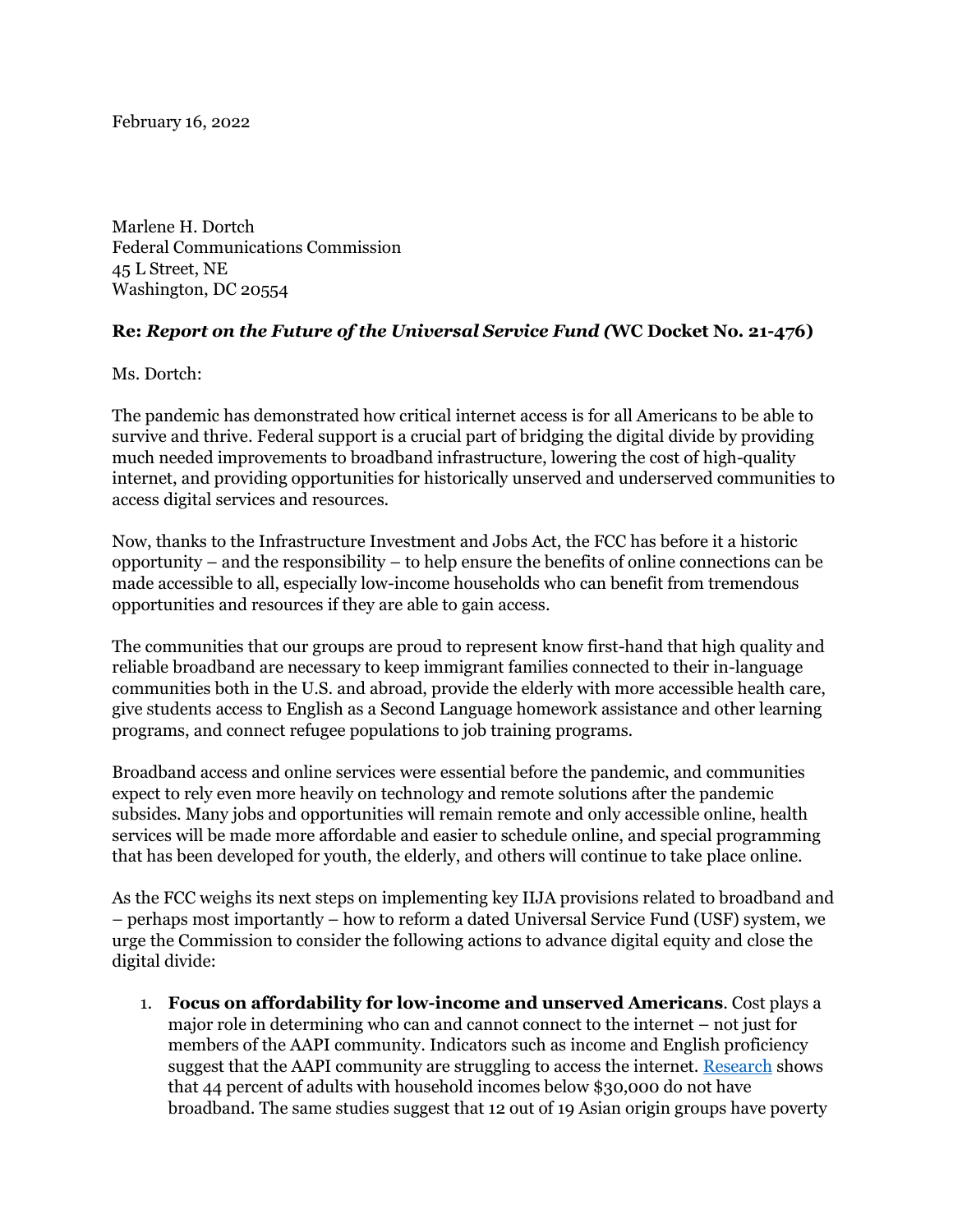rates that were as high as the U.S. average. The FCC must think outside the box to make internet access more affordable, and therefore, more reliable, well into the future. In order to support the FCC's efforts, it also important that the funding for internet access for low-income and unserved Americans is sustainable. Therefore, the FCC should urge Congress to annually appropriate dollars to directly fund USF.

2. **Encourage greater broadband adoption through expanded language support for new programs**. Affordability is not the only hurdle contributing to the digital divide among the AAPI community; 38 percent of Asian Americans say they speak English less than very well. For non-English speakers who struggle to pay for internet access, it can be difficult to take advantage of benefits, such as the Affordable Connectivity Program (ACP), that assist in paying for broadband.

We are grateful for the opportunity to submit our recommendations on how the FCC can give our diverse AAPI communities a fair shot at greater social and economic mobility and opportunity.

Kind regards,

# **National Asian/Pacific Islander American Chamber of Commerce and Entrepreneurship**

Daniel Oliver doliver@nationalace.org 1300 Pennsylvania Avenue NW, Suite 700, Washington, DC 20004

# **Asian Americans Advancing Justice | AAJC**

Emily Chi echi@advancingjustice-aajc.org 1620 L Street NW, Suite 1050, Washington, DC 20036

## **Asian Pacific American Public Affairs**

Aaron Mendoza aaron.mendoza@apapa.org 4000 Truxel Road, Suite 3, Sacramento, CA 95834

# **Asian & Pacific Islander American Health Forum**

Daisy Kim dkim@apiahf.org 1629 K Street, Suite 400, Washington, DC 20036

## **Center for Asian Pacific American Women**

Sue Ann Hong sahong@apawomen.org 75 Broadway Street, Suite 202, San Francisco, CA 94111

# **Council for Native Hawaiian Advancement** Sterling Wong

sterling@hawaiiancouncil.org